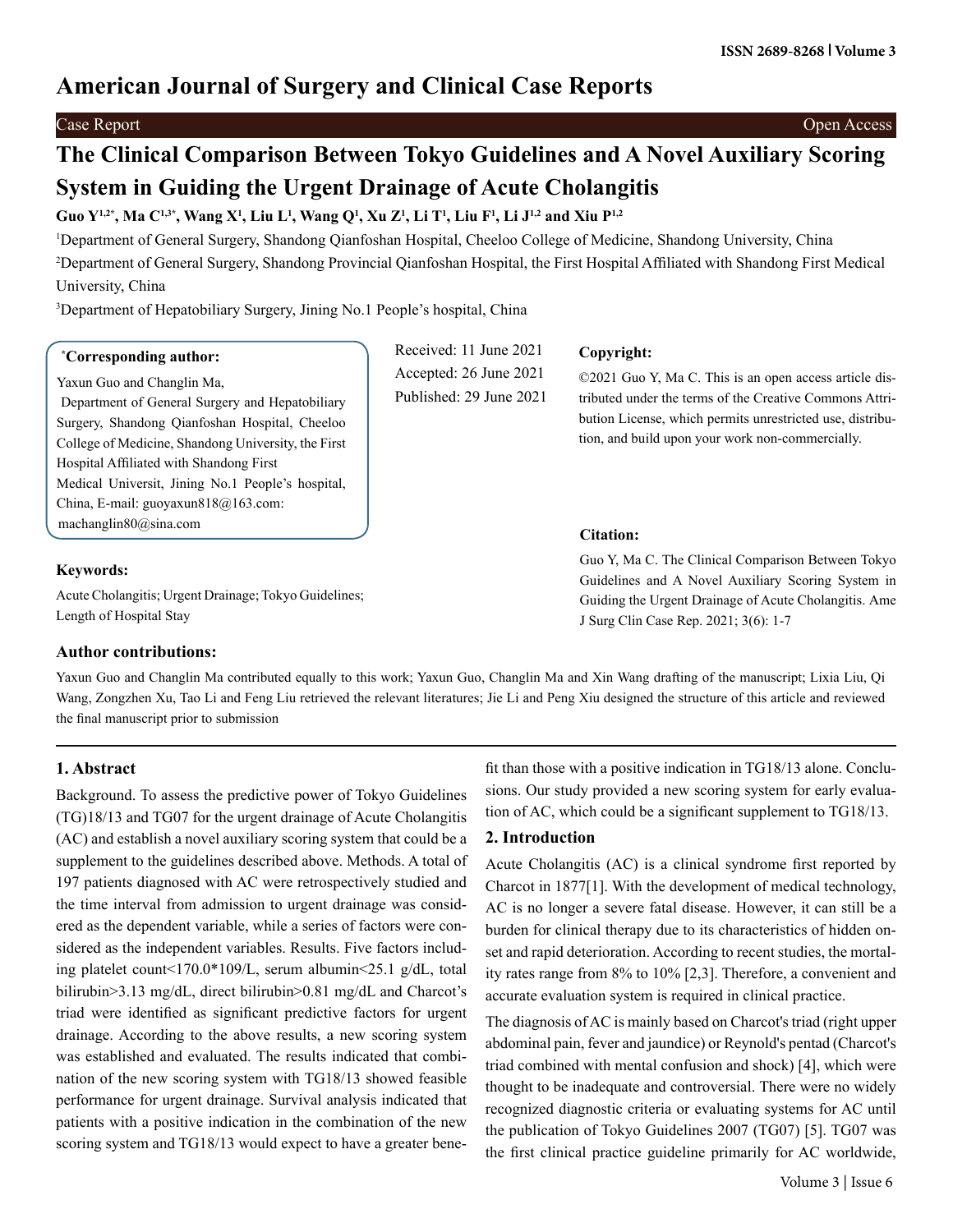which provided a standard for the diagnosis (Table 1), classification (Table 2) and treatment of AC. However, clinical application revealed that TG07 was a diagnostic criteria deficient in sensitivity and specificity with difficulties in the severity classification process for AC [6,7]. Thus, an improved version of TG07 was published in Tokyo in 2013, which was known as Tokyo Guideline 2013 (TG13) [8]. On this basis, combined with a large amount of medical evidence and numerous expert opinions worldwide, TG13 was revised and improved into a new version, known as Tokyo guideline 2018 (TG18) [9]. TG18 was divided into 10 parts, mainly related to background formation, diagnosis of AC (Table 1), severity grading (Table 2), application of antibiotics, selection of biliary drainage techniques, medical treatment process, etc. TG18

still used the diagnostic criteria and severity grading of TG13 for AC. For the first time, this guideline introduced the Charlson Comorbidity Index (CCI) and the American Society of Anesthesiologists Physical Status (ASA-PS) into the diagnosis and treatment flow chart for AC. Additionally, a series of special techniques used in endoscopic bile duct drainage were first mentioned in TG18. However, there were still shortcomings in TG18/13, especially in guiding the choice of urgent drainage.

 Therefore, our study focused on the choice and indications of urgent drainage within the first 24h after admission based on an evaluation and comparison of the predictive value of TG18/13 and TG07, and our aim is to provide a more optimized solution to the TG18 system as a useful complement to it.

**Table 1:** Diagnostic criteria of TG07 and TG18/13 for acute cholangitis

| Diagnostic criteria | TG18/13                                                                                                  | <b>TG07</b>                                                         |
|---------------------|----------------------------------------------------------------------------------------------------------|---------------------------------------------------------------------|
|                     | $A1.$ Fever <sup>1</sup> and/or shaking chills                                                           | A1. History of biliary disease                                      |
| A                   | A2. Laboratory data: evidence of inflammatory response <sup>3</sup> A2. Fever <sup>1</sup> and/or chills |                                                                     |
|                     |                                                                                                          | A3. Jaundice <sup>2</sup>                                           |
|                     |                                                                                                          | A4. Abdominal pain                                                  |
| B                   | B1. Jaundice <sup>2</sup>                                                                                | B1. Inflammatory response <sup>4</sup>                              |
|                     | B2. Laboratory data: abnormal liver function tests <sup>6</sup>                                          | B2. Abnormal liver function tests <sup>5</sup>                      |
|                     |                                                                                                          | C1. Biliary dilation or evidence of an aetiology (stricture, stone, |
|                     | C1. Biliary dilatation                                                                                   | stent, etc.)                                                        |
| $\overline{C}$      | C2. Evidence of the etiology on imaging (stricture, stone,                                               |                                                                     |
|                     | stent etc.)                                                                                              |                                                                     |
| Suspected diagnosis | one item in $A +$ one item in either B or C                                                              | one item in $A +$ one item in either B or C                         |
| Definite diagnosis  |                                                                                                          | Charcot's triad $(A2+A3+A4)$                                        |
|                     | one item in A, one item in B and one item in C                                                           | Two or more items in A+ both items in B and item C                  |

<sup>1</sup>Body temperature >38<sup>o</sup>C; <sup>2</sup>T-Bil >2mg/dL; <sup>3</sup>WBC(10<sup>9</sup>/L) <4 or >10 or C-reactive protein (CPR) >1mg/dL; <sup>4</sup>WBC(10<sup>9</sup>/L) >10 or elevated CPR; <sup>5</sup>Elevated aspartate aminotransferase (AST), alanine aminotransferase (ALT), alkaline phosphatase (ALP) or gamma-glutamyl transferase (γ-GT);<sup>6</sup>AST >1.5 upper limit of normal value (STD), ALT >1.5 STD, ALP >1.5 STD or γ-GT >1.5 STD, STD: lower limit of normal value.

**Table 2:** Severity assessment criteria of TG07 and TG18/13 for acute cholangitis

| Severity criteria   TG18/13 |                                                                                                                       | TG07                               |
|-----------------------------|-----------------------------------------------------------------------------------------------------------------------|------------------------------------|
| Severe                      | At least in any one of the following organs/systems:                                                                  | In the following two points:       |
|                             | 1. Cardiovascular dysfunction: hypotension requiring dopamine $\geq$ $\frac{1}{2}$ $\frac{1}{2}$ per min, or any dose | 1.organ or system dysfunction: yes |
|                             | of norepinephrine                                                                                                     |                                    |
|                             |                                                                                                                       | 2. initial treatment: noneffective |
|                             | 2. Neurological dysfunction: disturbance of consciousness                                                             |                                    |
|                             | 3. Respiratory dysfunction: PaO2/FiO2 ratio <300                                                                      |                                    |
|                             | 4. Renal dysfunction: oliguria, serum creatinine > 2.0 mg/dL                                                          |                                    |
|                             | 5. Hepatic dysfunction: PT-INR > 1.5                                                                                  |                                    |
|                             | 6. Hematological dysfunction: platelet count <100,000/mm3                                                             |                                    |
|                             | Any two of the following conditions:                                                                                  | In the following two points:       |
|                             | 1.Abnormal WBC count >12,000/mm3, <4,000/mm3                                                                          | .organ or system dysfunction: no   |
| Moderate                    | 2. High fever $(\geq 39^{\circ}C)$                                                                                    | 2. initial treatment: noneffective |
|                             | 3. Age $\geq$ 75 years old                                                                                            |                                    |
|                             | 4. Hyperbilirubinemia (total bilirubin $\geq$ 5 mg/dl)                                                                |                                    |
|                             | 5. Hypoalbuminemia $\text{STD1} \times 0.7$                                                                           |                                    |
|                             | Without criteria for severe or moderate acute cholangitis                                                             | In the following two points:       |
| Mild                        |                                                                                                                       | 1.organ or system dysfunction: no  |
|                             |                                                                                                                       | 2. initial treatment: effective    |

PaO2, arterial partial pressure of oxygen; FiO2, fraction of inspired oxygen; PT-INR, prothrombin time-international normalised ratio;<sup>1</sup>STD, lower limit of normal value.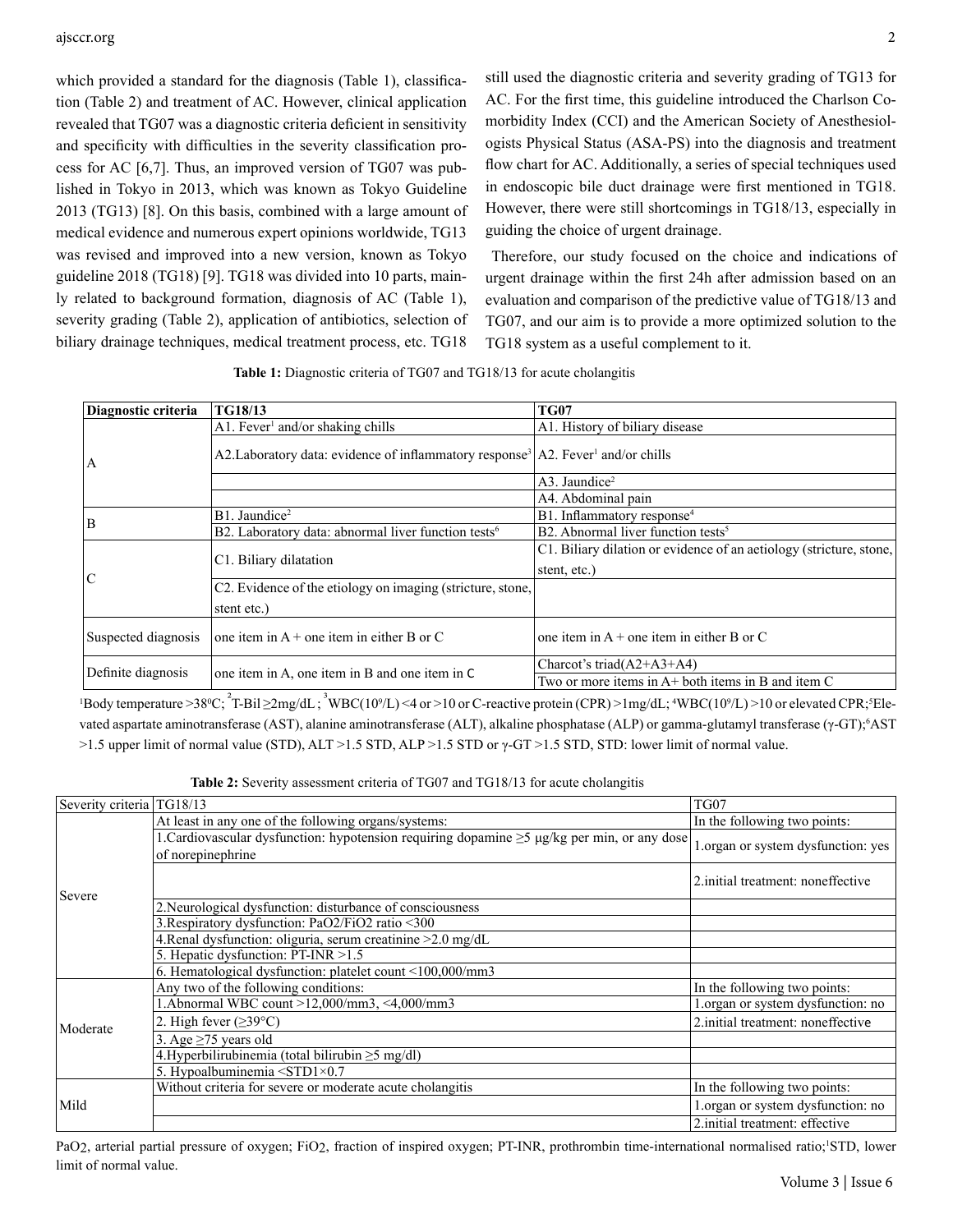#### **3. Methods**

This study is a single-center observational cohort study. A total of 197 patients diagnosed with AC were retrospectively examined. 8 patients died during hospitalization, and the remaining 189 patients were observed in this study, including 91 patients in the Derivation Group (DG) hospitalized from May 30, 2015 to December 31, 2017 and 98 patients in the Validation Group (VG) hospitalized from January 1, 2018 to June 15, 2019 at Shandong Provincial Qianfoshan Hospital Affiliated to Shandong University. The specific grouping method is shown in Figure 1. All patients observed in this study had to meet the following conditions: (1) evidence of purulent bile, useful biliary tract drainage, or clinical remission after antibiotic treatment and no other site infection (which was also the diagnostic criteria of AC); (2) the development and selection of all treatment plans were based on the clinical judgment of competent doctors who were excluded from this study and the agreement

of the patients or their guardians.

Urgent drainage in this study was performed in the first 24h of hospitalization by experienced senior doctors from Shandong Provincial Qianfoshan Hospital Affiliated to Shandong University. 62 patients underwent Endoscopic Retrograde Cholangiopancreatography (ERCP), but Post-ERCP Pancreatitis (PEP) occurred in 4 patients and bleeding occurred in 1 patient. Because of the adverse events, we also adopted Percutaneous Transhepatic Biliary Drainage (PTBD) and laparoscopic or traditional surgery for drainage. The factors were observed and analyzed in this study during patient hospitalization, including baseline information, clinical symptoms, laboratory tests, drainage timing and Length of Hospital Stay (LOS) (Table 3). All patients involved were divided into an Urgent Drainage Group (UDG) and a Nonurgent Drainage Group (NUDG) according to the application of urgent drainage.

|                                                            | Derivation group |                    |                        | Validation group  |                    |                        |  |
|------------------------------------------------------------|------------------|--------------------|------------------------|-------------------|--------------------|------------------------|--|
|                                                            | Urgent drainage  | Nonurgent drainage |                        | Urgent drainage   | Nonurgent drainage |                        |  |
|                                                            | $(n=15)$         | $(n=76)$           | $P^*$ value            | $(n=22)$          | $(n=76)$           | $P^*$ value            |  |
| Age (years, mean $\pm$<br>SD)                              | 69.93±11.06      | $67.67 \pm 11.25$  | 0.477                  | $67.36 \pm 12.35$ | $62.61 \pm 14.85$  | 0.174                  |  |
| Gender (male/female)                                       | $8-Jul$          | 39/37              | 0.742                  | 14/8              | 34/42              | 0.118                  |  |
| Body temperature(0C)                                       | $38.59 \pm 1.05$ | 38.08±1.15         | 0.11                   | $38.58 \pm 1.15$  | $37.23 \pm 1.19$   | $< 0.001$ <sup>*</sup> |  |
| Heart rate                                                 | 93.53±15.88      | $85.92 \pm 17.18$  | 0.116                  | 85.05±14.06       | $82.00 \pm 10.63$  | 0.276                  |  |
| Breathing rate                                             | $21.73 \pm 3.69$ | $20.22 \pm 3.26$   | 0.112                  | 21.82±3.70        | 19.95±2.33         | $0.033^{\dagger}$      |  |
| WBC count $(10^9/L)$<br>$13.07\pm 6.07$<br>$9.43 \pm 5.77$ |                  |                    | $0.029^{\dagger}$      | $14.35\pm 6.33$   | 7.37±4.97          | $< 0.001$ ‡            |  |
| NEUT count (10 <sup>9</sup> /L)                            | $11.81 \pm 6.14$ | $7.95 \pm 6.12$    | $0.028^{\dagger}$      | $12.70 \pm 5.90$  | $5.24 \pm 4.31$    | $< 0.001$ <sup>*</sup> |  |
| NEUT%                                                      | 87.99±10.23      | 73.40±19.03        | $< 0.001$ <sup>1</sup> | 87.20±8.04        | 66.54±15.13        | $< 0.001$ <sup>*</sup> |  |
| Platelet count (10 <sup>9</sup> /L)                        | 153.47±76.75     | 212.39±94.72       | $0.026^{\dagger}$      | 223.68±130.38     | 245.28±101.06      | 0.412                  |  |
| Serum albumin (g/dL)                                       | 33.09 ±8.88      | 37.33±5.85         | 0.094                  | 36.46±5.57        | 39.72±5.51         | $0.017^{\dagger}$      |  |
| $ALP$ (U/L)                                                | 181.67±86.02     | 235.32±240.30      | 0.397                  | 213.52±103.52     | 212.67±174.99      | 0.983                  |  |
| $\gamma$ GT (U/L)                                          | 390.75±259.02    | 439.81±485.05      | 0.705                  | 468.68±336.58     | 424.19±499.89      | 0.696                  |  |
| ALT (U/L)                                                  | 200.07±151.35    | 140.40±151.20      | 0.166                  | 195.93±199.49     | 127.07±156.66      | 0.092                  |  |
| AST (U/L)                                                  | 208.93±183.39    | 123.13±193.18      | 0.117                  | 198.29±262.08     | 85.69±99.49        | 0.061                  |  |
| Total bilirubin (mg/dL) $6.56 \pm 5.85$                    |                  | $3.59 \pm 4.08$    | $0.019^{+}$            | $5.24 \pm 5.56$   | $3.50 \pm 4.64$    | 0.141                  |  |
| Direct bilirubin<br>(mg/dL)                                | 4.38±4.93        | $2.40 \pm 3.06$    | $0.043^{\dagger}$      | 4.08±4.81         | $2.70 \pm 4.20$    | 0.194                  |  |

|  | Table 3: Baseline characteristics of patients with acute cholangitis on admission |  |  |
|--|-----------------------------------------------------------------------------------|--|--|
|  |                                                                                   |  |  |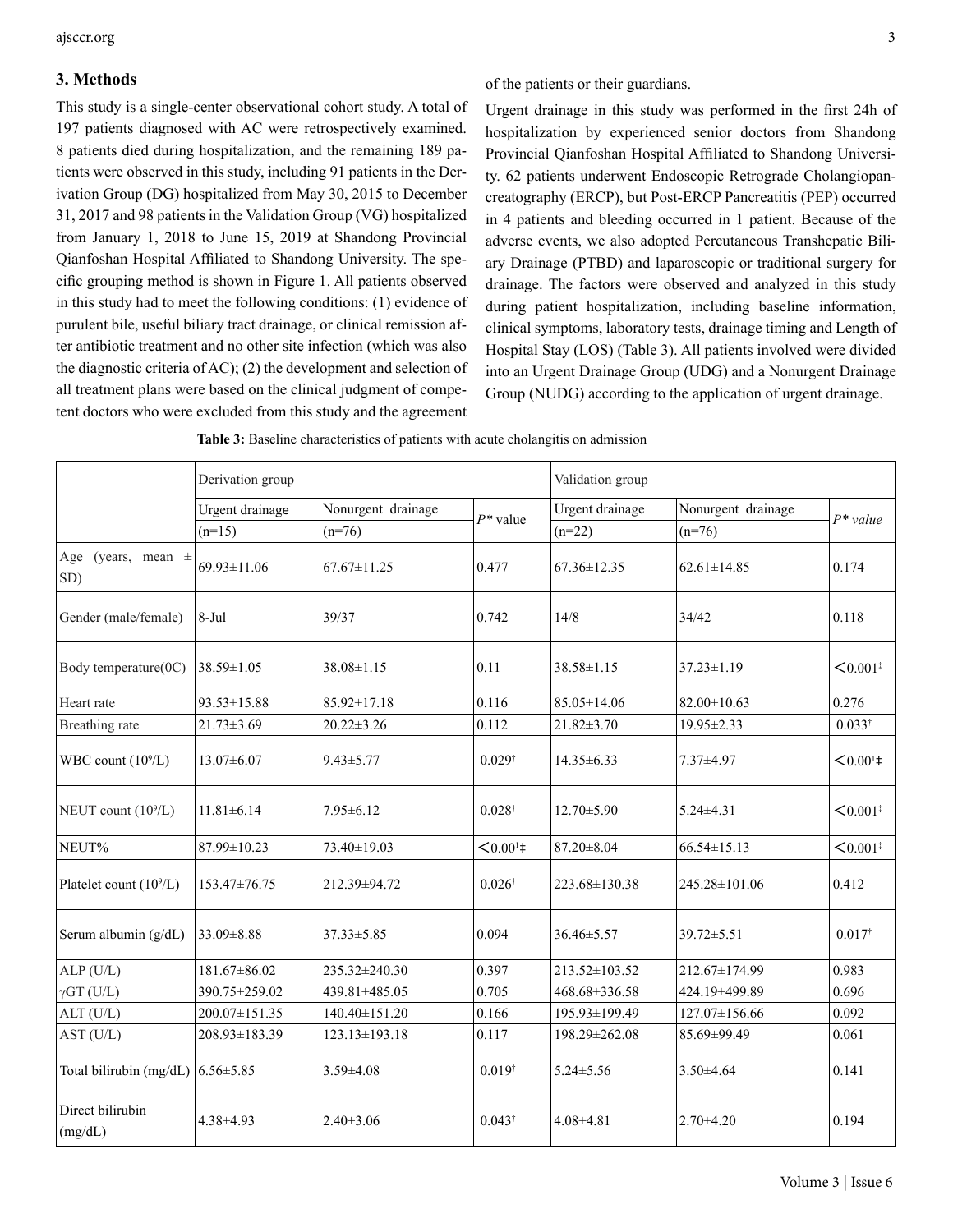| BUN (mmol/L)              | $7.81 \pm 5.87$  | $6.34 \pm 5.16$  | 0.328             | 7.44±4.17        | $4.40 \pm 1.78$  | $0.003^{\dagger}$      |
|---------------------------|------------------|------------------|-------------------|------------------|------------------|------------------------|
| $Cr$ (umol/L)             | 81.49±52.65      | 72.93±50.04      | 0.55              | 90.04±58.01      | 64.01±20.91      | 0.051                  |
| PT(s)                     | $12.82 \pm 1.49$ | $12.71 \pm 2.30$ | 0.855             | $12.72 \pm 1.60$ | $11.61 \pm 1.21$ | $0.005^{\dagger}$      |
| $\ensuremath{\text{INR}}$ | $1.12 \pm 0.12$  | $1.09 \pm 0.20$  | 0.533             | $1.09 \pm 0.12$  | $1.01 \pm 0.11$  | $0.003^{\dagger}$      |
| Charcot's triad           | 9                | 17               | $0.008^{\dagger}$ | 13               | 5                | $< 0.001$ <sup>*</sup> |
| Reynold's pentad          |                  | 3                | 0.52              | $\mathbf{0}$     |                  | 0.224                  |
| Abdominal pain            | 12               | 46               | 0.152             | 21               | 39               | $< 0.001$ <sup>*</sup> |
| <b>SIRS</b>               | 9                | 38               | 0.479             | 15               | 24               | $0.002^{\dagger}$      |
| TG07                      |                  |                  |                   |                  |                  |                        |
| classification standard   |                  |                  |                   |                  |                  |                        |
|                           |                  | 32               |                   | 7                | 61               |                        |
| $\rm II$                  | 10               | 33               |                   | 12               | 11               |                        |
| $\rm III$                 | 4                | 11               |                   | 3                | 4                |                        |
| TG18/13                   |                  |                  |                   |                  |                  |                        |
| classification standard   |                  |                  |                   |                  |                  |                        |
| I                         | 2                | 53               |                   | $\overline{4}$   | 62               |                        |
| $\rm II$                  | 9                | 12               |                   | 15               | 10               |                        |
| $\rm III$                 | 4                | 11               |                   | 3                | 4                |                        |

\*The *P* value is calculated by t-test (for continuous variables) and Chi-square test (for categorical variables)

WBC count, white blood cell count; NEUT, neutrophil; NEUT%, neutrophil percentage; ALP, alkaline phosphatase; γ-GT, gamma- glutamyl transferase; ALT, alanine aminotransferase; AST, aspartate aminotransferase; BUN, blood urea nitrogen; Cr, creatine; PT, prothrombin time; INR, international normalised ratio; SIRS, systemic inflammatory response syndrome; TG, Tokyo guidelines.

"† " is used to indicate a significant difference.

"‡ " is used to indicate a highly significant difference.

#### **4. Statistical Analysis**

Descriptive statistical methods were used, with continuous variables using mean  $\pm$  Standard Deviation (SD) and categorical variables using percentage (%). The t-test was used for continuous variables with skewed distributions, and the chi-square test was used to compare categorical variables. Univariate and multivariate logistic regression analyses were used to select the significant factors. A Receiver Operator Characteristic (ROC) curve and a z-test were used to estimate the specificity of different evaluation systems. The cut-off values were determined by a ROC curve. A survival analysis was used to further validate the clinical value of the combination of the new scoring system with TG18/13. All statistical analyses described above were conducted by SPSS 22.0 (IBM, Chicago, IL, USA), and the results were considered statistically significant with a P-value of less than 0.05. Odds Ratios (ORs) and their 95% Confidence Intervals (CIs) were applied.

#### **5. Results**

In the present study, 189 patients diagnosed with AC were observed, including 91 patients in the DG and 98 patients in the VG. The baseline characteristics of the patients enrolled are summarized in Table 3. In addition, every patient enrolled was graded according to TG18/13 and TG07, and the specific classification is also shown in Table 3. We used LOS as the endpoint for logistic regression analysis. The median LOS in each group was analyzed. The therapeutic schedule (including opportunity for biliary drainage) of patients with an LOS less than the median LOS was considered effective and appropriate.

#### **5.1. Results of the Logistic Regression Analysis**

Through univariate analysis, the following five factors were found to be statistically significant: total bilirubin (HR 1.212, 95% CI 1.022-1.438, p=0.027), direct bilirubin (HR 1.265, 95% CI 1.010- 1.584, p=0.041), platelet count (HR 0.989, 95% CI 0.978-0.999, p=0.038), serum albumin (HR 0.862, 95% CI 0.762-0.976, p =0.019), Charcot's triad (HR 19.800 95% CI 3.094-126.714, p=0.002).

Incorporated the above five factors into multivariate analysis and found one factor associated with acute drainage: Charcot's triad (HR 19.800 95% CI 3.094-126.714, p=0.002).

#### **5.2. The Establishment of the New Scoring System**

 Volume 3 | Issue 6 The ROC curve was used to calculate the cut-off values for continuous variables, and the results are shown in Table 4 as follows: platelet count<170.0\*109/L, serum albumin<25.1 g/dL, total bilirubin>3.13 mg/dL, direct bilirubin>0.81 mg/dL. According to the results above, a new scoring system was established with a maximum score of 6 points, which was expected to be significant for guiding the choices of urgent drainage. Four factors were assigned 1 point according to the identification of univariate analysis, including platelet count<170.0\*109/L, serum albumin<25.1 g/dL, total bilirubin>3.13 mg/dL, and direct bilirubin>0.81 mg/dL. Additionally, Charcot's triad would be assigned 2 points for statistical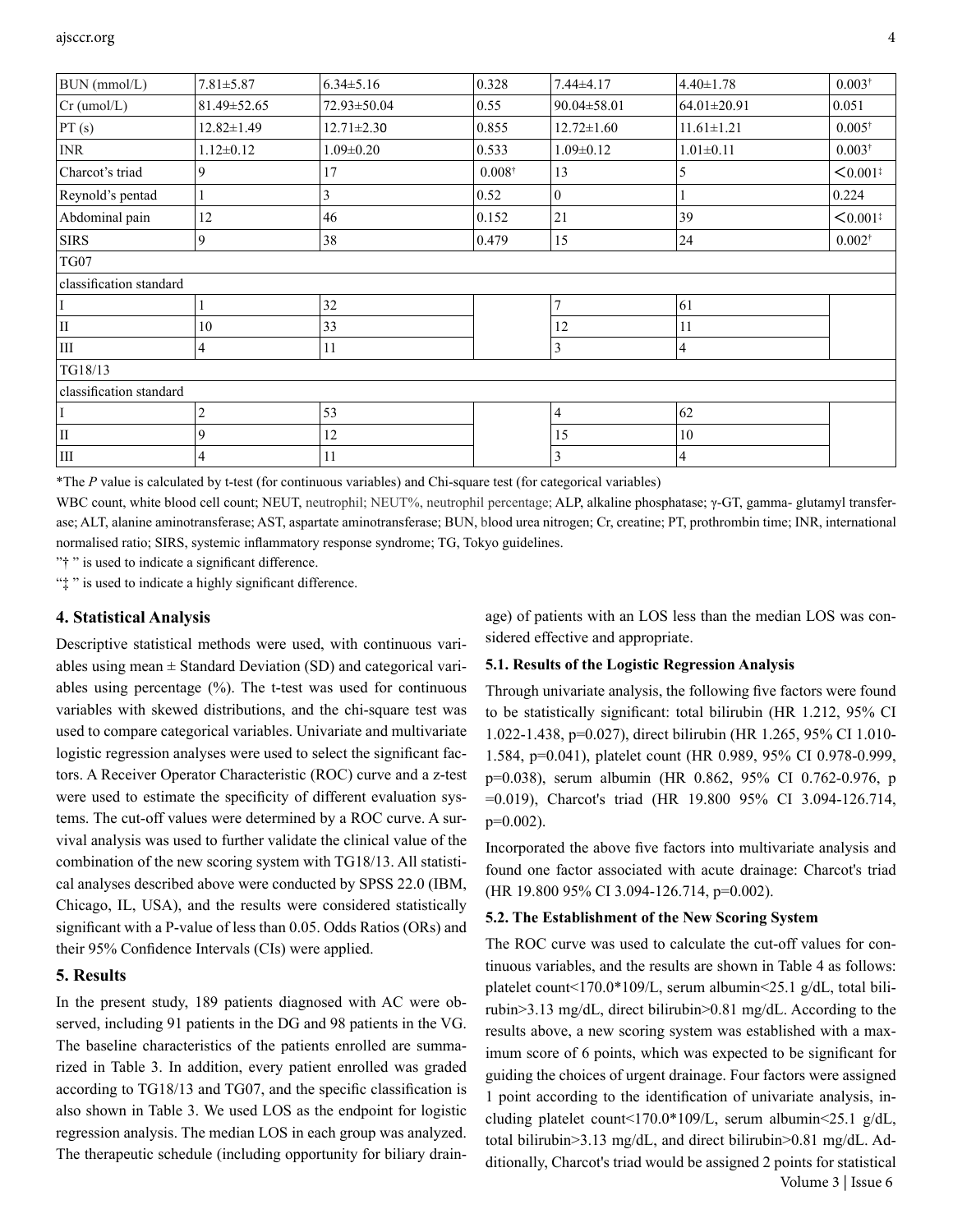#### ajsccr.org 5

significance in multivariate analysis. Thus, a new scoring system was established and is shown in Table 4. According to the results of the ROC curve, point 2.5 served as a cut-off value, and urgent drainage was considered beneficial among patients who received points greater than or equal to 3.0.

### **5.3. Evaluation of TG07, TG18/13 and the New Scoring System in Guiding Urgent Drainage**

A total of 98 patients hospitalized from January 1, 2018 to June 15, 2019 were enrolled in the VG, and their data were used to evaluate the clinical value of TG07, TG18/13 and the new scoring system in guiding urgent drainage. Among patients with an effective therapeutic schedule (whose LOS was less than the median LOS in the VG), the results of the ROC curve (Figure 2) indicated that combination of TG18/13 and the new scoring system had a higher sensitivity and approximate specificity than both TG07 and TG18/13 in assessing the necessity of urgent drainage (Table 5). The Area Under The Curve (AUC) of the new scoring system

in the ROC curve was 0.765 (95% CI 0.584-0.946), the AUC of TG07 was 0.697 (95% CI 0.508-0.887) and the AUC of TG18/13 was 0.781 (95% CI 0.610-0.952), which were all significantly less than the AUC of the combination of the new scoring system with TG18/13 (P<0.001 vs. TG07 and P=0.038 vs. TG18/13) (Table 5).

To further validate the clinical value of the combination of new scoring system and TG18/13, survival analysis was conducted among all VG patients. As shown in Figure 3, patients with a positive indication in either TG18/13 (grade II/III) or the combination of the new scoring system with TG18/13 (new scoring system points>2.5 or TG18/13 grade II/III) would benefit from urgent drainage, expressed as a shorter LOS. In addition, patients with a positive indication in the combination of the new scoring system with TG18/13 would expect to have a greater benefit than that of patients with a positive indication in TG18/13 alone (P=0.003,  $x^2=8.907$  vs. P=0.008,  $x^2=6.969$ ).

| Factor           | $P$ value | <b>HR</b> | 95%CI |        | Cut off value | Point |
|------------------|-----------|-----------|-------|--------|---------------|-------|
|                  |           |           | Down  | Up     |               |       |
| Platelet count   | 0.038     | 0.99      | 0.98  | 0.999  | $170.0*10o/L$ |       |
| Serum albumin    | 0.019     | 0.86      | 0.76  | 0.976  | 25.1g/dL      |       |
| Total bilirubin  | 0.027     | 1.21      | 1.02  | 1.438  | 3.13mg/dL     |       |
| Direct bilirubin | 0.041     | 1.27      | 1.01  | 1.584  | $0.81$ mg/dL  |       |
| Charcot's triad  | 0.002     | 19.8      | 3.09  | 126.71 |               | $2*$  |

**Table 4:** The new scoring system in predicting urgent drainage

\*The *P* value, HR and 95%CI of Charcot's triad were calculated by multivariate analyses.

**Table 5:** Comparison of AUC,95%CI, sensitivity, and specificity between the TG07, TG18/13, the new scoring system, and the combination of the new scoring system with TG18/13

|                                                          |      | 95%CI |         | $ P$ value      |                   | Sensitivity |             |
|----------------------------------------------------------|------|-------|---------|-----------------|-------------------|-------------|-------------|
|                                                          | AUC. | Down  | $U_{D}$ | Vs.TG18/13      | $\sqrt{V}$ s.TG07 |             | Specificity |
| Combination of new scoring system with $T G18/13$ (0.89) |      | 0.78  |         | 0.038           | < 0.001           | 0.917       | 0.868       |
| New scoring system                                       | 0.77 | 0.58  | 0.95    | 0.789           | 0.279             | 0.583       | 0.947       |
| TG18/13                                                  | 0.78 | 0.61  | 0.95    |                 | 0.169             | 0.667       | 0.895       |
| TG07                                                     | 0.7  | 0.51  | 0.89    | $ 0.169\rangle$ |                   | 0.5         | 0.895       |

TG, Tokyo guidelines.

#### **6. Discussion**

As a life-threatening systemic condition, AC is normally characterized by sterile bile infection and biliary obstruction [1]. Until now, biliary drainage is still a basic treatment for AC. Related research has reported that the timing of biliary decompression was advantageous in AC and that a delay in biliary drainage could lead to an increase in mortality [10-13]. According to TG18/13, patients classified as grade III needed urgent drainage, but there was no clear definition of urgent drainage. Thus, different opinions on the timing of urgent drainage were presented in various studies, and the first 12 h to 48 h after admission were proposed to be suitable for implementing urgent drainage [14-19]. This study focused on the exploration of the indications for urgent drainage within 24 h after admission. Patients who accepted drainage within 24 h after admission were enrolled in the UDG, and other patients were enrolled in the NUDG.

TG18/13 had a shortcoming that might underestimate the severity of some patients classified as grade I/II who required urgent drainage by Takayoshi Nishino et al [20]. Therefore, urgent drainage is also needed for grade I/II patients in clinical work, which would lead to a decrease in both LOS and cost. Therefore, this study attempted to devise a new scoring system to predict the requirement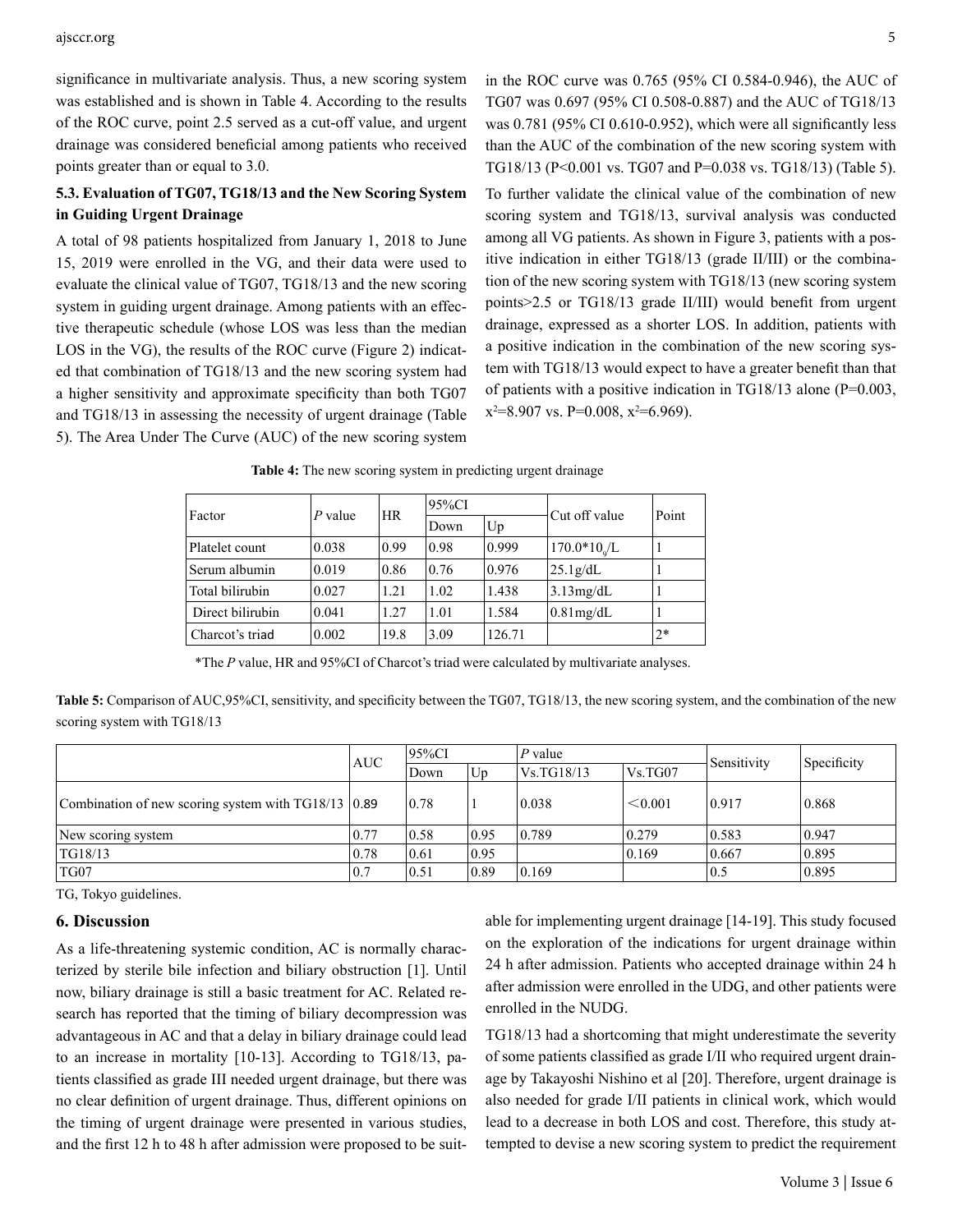#### ajsccr.org 6

for urgent drainage, which was expected to be a supplement to TG18/13 in guiding the choice of urgent drainage, especially in patients classified as grade I/II. We also verified the clinical applicability of TG07, TG18/13 and the new scoring system. Moreover, we discussed the improvement and deficiency of each system.

A number of studies have indicated that TG18/13 was more suitable for clinical work than TG07, which was much more helpful in judging the condition of AC patients and making timely treatments [21,22]. Studies have also found deficiencies in TG18/13 and have attempted to identify new predictors to improve TG18/13 in guiding urgent drainage [20,23-25]. According to the present study, heart rate, serum albumin, serum bilirubin, and prothrombin time were risk factors for urgent drainage [23]. However, another study suggested that the serum alanine aminotransferase level and the leukocyte count were predictive of the need for urgent drainage [24]. Hence, the current studies still have some differences in the risk factors for urgent drainage. In this study, five factors were confirmed to be associated with urgent drainage, including platelet count<170.0\*109/L, serum albumin<25.1 g/dL, total bilirubin>3.13 mg/dL, direct bilirubin>0.81 mg/dL and Charcot's triad. According to the results of logistic analysis, Charcot's triad was assigned 2 points due to its statistical significance in multivariate analysis, and the other four factors, including total bilirubin, direct bilirubin, platelet count and serum albumin, were assigned 1 point due to the statistical significance in univariate analysis. Based on these findings, we devised a new scoring system to predict the choice of urgent biliary drainage as a supplement to TG18/13.

To verify the clinical value of the new scoring system, ROC curves were applied in the VG, and the results indicated that compared to TG18/13, the new scoring system had an approximate significance in guiding urgent drainage with an AUC of 0.765 versus 0.781  $(P=0.789)$ . In development, we discussed the clinical significance of combining the new scoring system with TG18/13. As the ROC curve showed, the combination of the two systems could provide a much more significant reference for the choice of urgent drainage, with a sensitivity of 91.7% and a specificity of 86.8% and a larger AUC (0.893) compared to that for TG18/13 (AUC=0.781, P=0.038) and TG07 (AUC=0.697, P<0.001). Additionally, the survival analysis indicated that the patients with a positive indication in the combination of the new scoring system with TG18/13 were expected to receive a greater benefit from urgent drainage than those with a positive indication in TG18/13. Based on the results described above, we suggested that the condition of an AC patient should be evaluated not only by TG18/13 but also by the new scoring system as a supplement. Analyses of the data obtained from these two assessment systems could be helpful for clinicians to design applicative plans of biliary drainage for AC patients.

However, this study also has some limitations. This study was based on a retrospective analysis conducted at a single center. To analyze the predictive value of clinical elements for urgent drainage and determine the prognosis of AC more accurately and objectively, randomized controlled trials enrolling many more patients and centers are required.

In conclusion, considering the rapid progress and the serious consequences of AC, urgent drainage at the right time is of great significance to its therapeutic effects. Through this study, we identified the predictive value of TG18/13 for urgent drainage compared to that for TG07 and established a new scoring system as a supplement to TG18/13. We hope that the results of this study will provide a reference for the clinical therapy of AC.

#### **7. Funding**

This work was supported by grant from National Nature Science Foundation of China (No. 81802414 and 81802458), Shandong Provincial Key Research and Development Program (No. 2019GSF108053) and Shandong Provincial Medicine and Health Science Technology Development Planning (No. 2017WS284 and 2015WS0231).

#### **References**

- 1. [Lan Cheong Wah D, Christophi C, Muralidharan V: Acute cholangi](https://pubmed.ncbi.nlm.nih.gov/28337833/)[tis: Current concepts. ANZ J Surg. 2017; 87: 554-9.](https://pubmed.ncbi.nlm.nih.gov/28337833/)
- 2. [Tsuyuguchi T, Sugiyama H, Sakai Y, Nishikawa T, Yokosuka O, Ma](https://pubmed.ncbi.nlm.nih.gov/22825492/)[yumi T, et al. Prognostic factors of acute cholangitis in cases man](https://pubmed.ncbi.nlm.nih.gov/22825492/)[aged using the tokyo guidelines. J Hepatobiliary Pancreat Sci. 2012;](https://pubmed.ncbi.nlm.nih.gov/22825492/) [19: 557-5.](https://pubmed.ncbi.nlm.nih.gov/22825492/)
- 3. Zimmer V, Lammert F: Acute bacterial cholangitis. Viszeralmedizin 2015; 31: 166-72.
- 4. [Reynolds BM, Dargan EL. Acute obstructive cholangitis; a distinct](https://pubmed.ncbi.nlm.nih.gov/13670595/) [clinical syndrome. Annals of surgery 1959; 150: 299-3.](https://pubmed.ncbi.nlm.nih.gov/13670595/)
- 5. [Wada K, Takada T, Kawarada Y, Nimura Y, Miura F, Yoshida M. Di](https://pubmed.ncbi.nlm.nih.gov/17252297/)[agnostic criteria and severity assessment of acute cholangitis: Tokyo](https://pubmed.ncbi.nlm.nih.gov/17252297/) [guidelines. J Hepatobiliary Pancreat Surg. 2007; 14: 52-8.](https://pubmed.ncbi.nlm.nih.gov/17252297/)
- 6. [Yokoe M, Takada T, Mayumi T, Yoshida M, Hasegawa H, Norimizu](https://pubmed.ncbi.nlm.nih.gov/21042814/) [S. Accuracy of the tokyo guidelines for the diagnosis of acute chol](https://pubmed.ncbi.nlm.nih.gov/21042814/)[angitis and cholecystitis taking into consideration the clinical prac](https://pubmed.ncbi.nlm.nih.gov/21042814/)[tice pattern in japan. J Hepatobiliary Pancreat Sci. 2011; 18: 250-](https://pubmed.ncbi.nlm.nih.gov/21042814/)7.
- 7. [Kiriyama S, Takada T, Strasberg SM, Solomkin JS, Mayumi T, Pitt](https://pubmed.ncbi.nlm.nih.gov/22825491/) [HA, et al. New diagnostic criteria and severity assessment of acute](https://pubmed.ncbi.nlm.nih.gov/22825491/) [cholangitis in revised tokyo guidelines. J Hepatobiliary Pancreat Sci.](https://pubmed.ncbi.nlm.nih.gov/22825491/) [2012; 19: 548-56.](https://pubmed.ncbi.nlm.nih.gov/22825491/)
- 8. [Kiriyama S, Takada T, Strasberg SM, Solomkin JS, Mayumi T, Pitt](https://pubmed.ncbi.nlm.nih.gov/23307001/) [HA, et al. Tg13 guidelines for diagnosis and severity grading of](https://pubmed.ncbi.nlm.nih.gov/23307001/) [acute cholangitis \(with videos\). J Hepatobiliary Pancreat Sci. 2013;](https://pubmed.ncbi.nlm.nih.gov/23307001/) [20: 24-34.](https://pubmed.ncbi.nlm.nih.gov/23307001/)
- 9. [Yokoe M, Hata J, Takada T, Strasberg SM, Asbun HJ, Wakabayashi](https://pubmed.ncbi.nlm.nih.gov/29032636/) [G, et al. Tokyo guidelines 2018: Diagnostic criteria and severity](https://pubmed.ncbi.nlm.nih.gov/29032636/) [grading of acute cholecystitis \(with videos\). J Hepatobiliary Pancre](https://pubmed.ncbi.nlm.nih.gov/29032636/)[at Sci. 2018; 25: 41-54](https://pubmed.ncbi.nlm.nih.gov/29032636/).
- 10. [Parikh ND, Issaka R, Lapin B, Komanduri S, Martin JA, Keswani](https://pubmed.ncbi.nlm.nih.gov/24145679/) [RN: Inpatient weekend ercp is associated with a reduction in patient](https://pubmed.ncbi.nlm.nih.gov/24145679/)